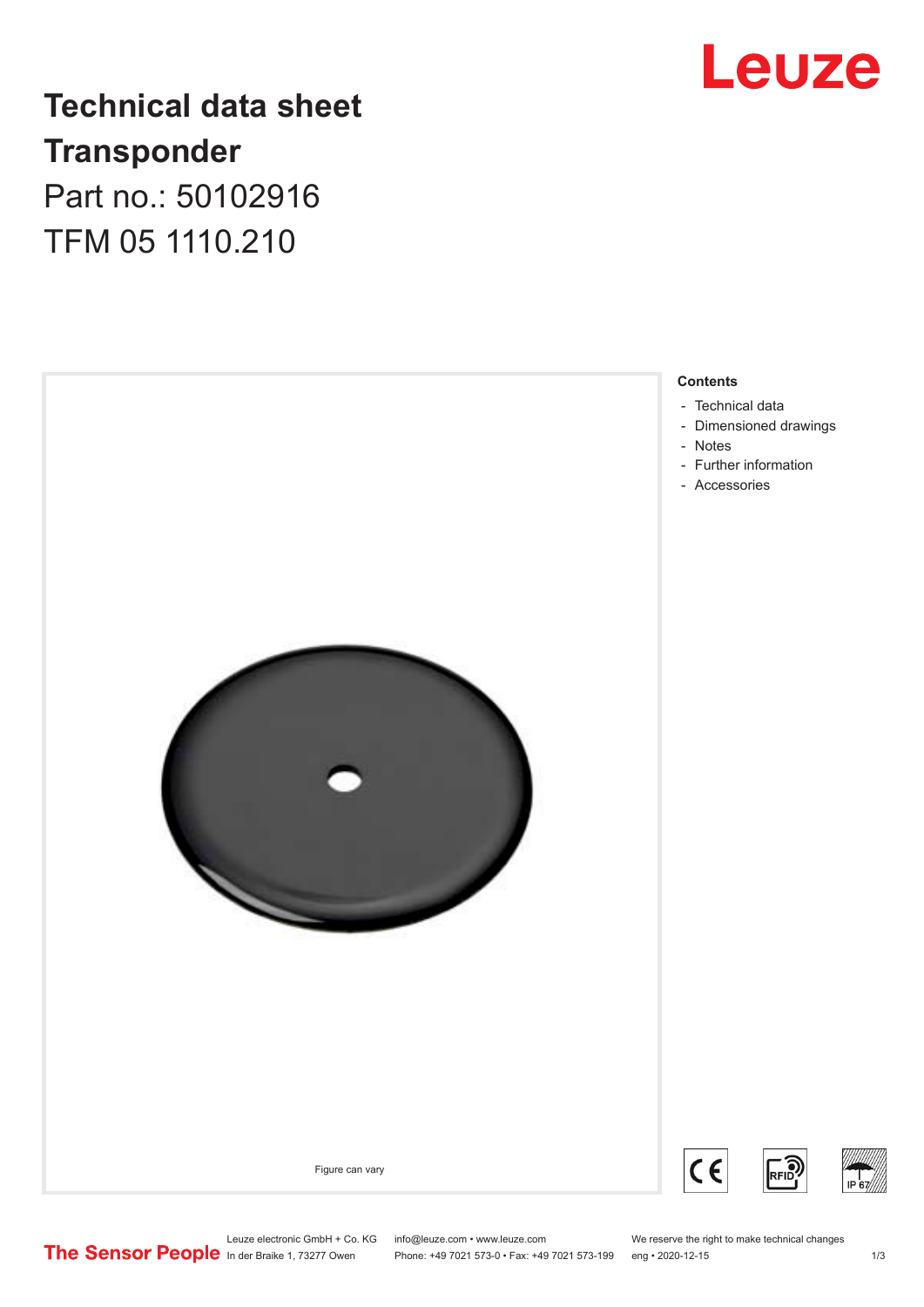# <span id="page-1-0"></span>**Technical data**

# Leuze

#### **Basic data**

| <b>Series</b>            | <b>TFM</b> |
|--------------------------|------------|
| Suitable for             | <b>RFM</b> |
| Chip                     | I-CodeSLI  |
| <b>Working frequency</b> | 13.56 MHz  |

#### **Electrical data**

| Performance data         |                 |
|--------------------------|-----------------|
| <b>Memory access</b>     | Read/Write      |
| <b>Memory size</b>       | 112 B           |
| <b>Memory block</b>      | 28 Piece(s)     |
| <b>Memory block size</b> | 4 B             |
| Storage time             | $50 \text{ ms}$ |
|                          |                 |

#### **Certifications**

**Standards applied** ISO 15693

|  | <b>Mechanical data</b> |  |
|--|------------------------|--|
|  |                        |  |

| Design                  | Disc             |
|-------------------------|------------------|
| <b>Thickness</b>        | $2.5$ mm         |
| <b>Outer diameter</b>   | 50 mm            |
| Inner diameter          | $4.2 \text{ mm}$ |
| <b>Housing material</b> | Plastic          |
| <b>Plastic housing</b>  | <b>PC</b>        |
| Net weight              | 10q              |

| Ambient temperature, operation | $-20$ 75 °C  |
|--------------------------------|--------------|
| Ambient temperature, storage   | $-30$ 120 °C |
| <b>Certifications</b>          |              |
| Degree of protection           | IP 67        |
| <b>Classification</b>          |              |
| <b>Customs tariff number</b>   | 85235200     |
| eCl@ss $5.1.4$                 | 27289200     |
| eCl@ss 8.0                     | 27289290     |
| eCl@ss 9.0                     | 27280402     |
| eCl@ss 10.0                    | 27280402     |
| eCl@ss 11.0                    | 27280402     |
| <b>ETIM 5.0</b>                | EC002498     |
| <b>ETIM 6.0</b>                | EC002996     |

**ETIM 7.0** EC002996

**Environmental data**

# **Dimensioned drawings**

All dimensions in millimeters



### **Notes**

| Observe intended use!                                                                                                                                                                                                         |
|-------------------------------------------------------------------------------------------------------------------------------------------------------------------------------------------------------------------------------|
| $\%$ This product is not a safety sensor and is not intended as personnel protection.<br>$\%$ The product may only be put into operation by competent persons.<br>§ Only use the product in accordance with its intended use. |